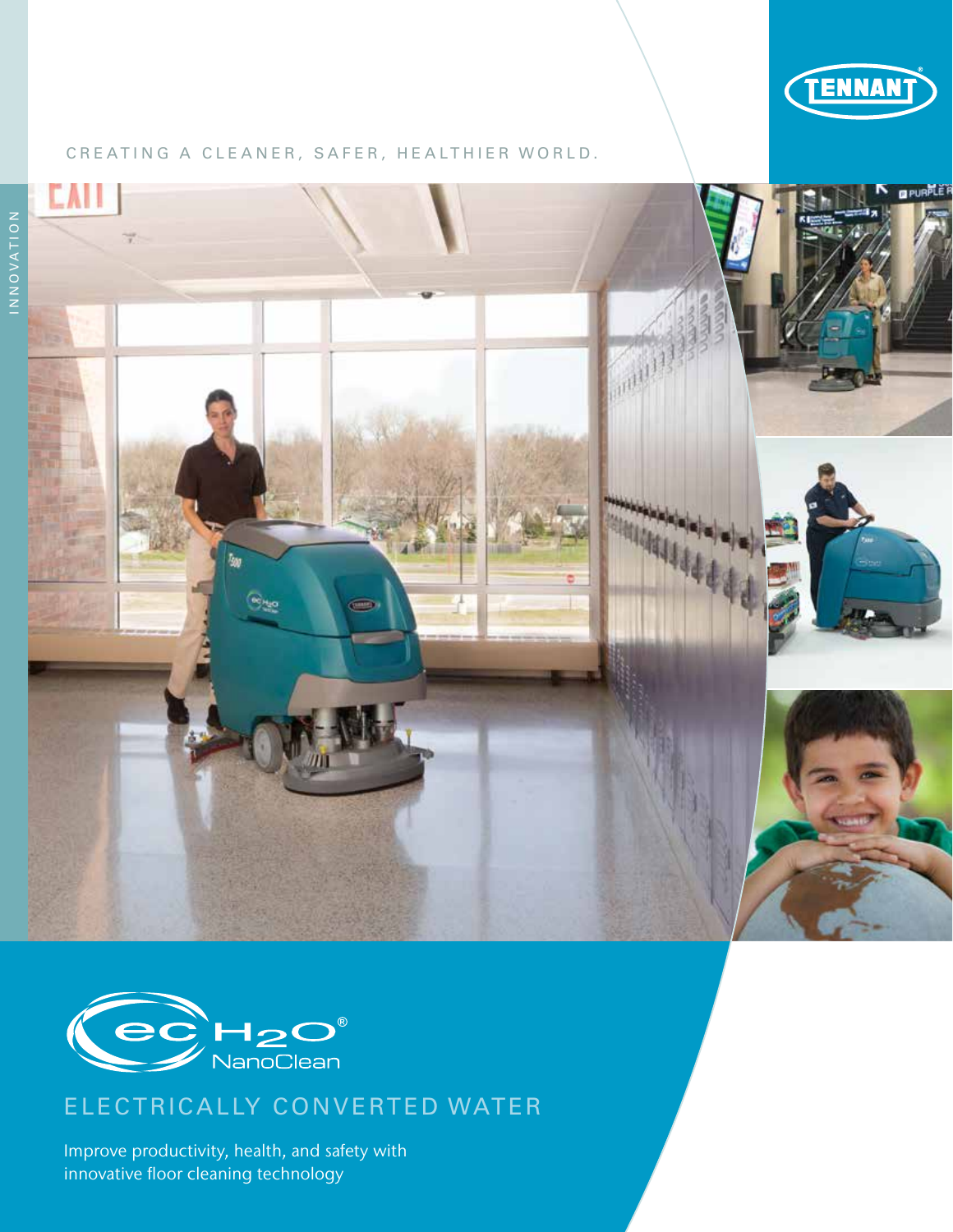



ec-H2O NanoClean® technology electrically converts water into an innovative cleaning solution that cleans effectively, saves money, and reduces environmental impact compared to daily floor cleaning chemicals. This converted water is created by an on-board e-cell that generates millions of very tiny microscopic bubbles known as nanobubbles that promote the cleaning efficacy of the solution. This next generation solution offers the same great benefits of the first generation and now cleans better by cleaning more soils in more applications.\*



## REDUCE THE COST TO CLEAN

Take advantage of significant savings in chemical costs, labor savings through increased productivity, and more.



#### FACILITY IMAGE

Scrubbing with ec-H2O NanoClean® effectively removes typical daily soils as well as more stubborn soils like food greases, road salt, and more without leaving chemical residue.\*



## HEALTH AND SAFETY

ec-H2O NanoClean® is certified by the NFSI to improve floor traction and reduce the risk of slip and fall accidents. Additionally, NSF registration ensures the technology is safe to use in food and beverage handling environments.



## **SUSTAINABILITY**

Utilizing ec-H2O NanoClean® reduces the impact of cleaning operations on the environment in seven key categories according to a third-party study by EcoForm™.

## ec-H2O NanoClean IS AVAILABLE ON THESE SCRUBBER MODELS:

















T300 T300 e T350 T500 T500 e 5680 5700 T 7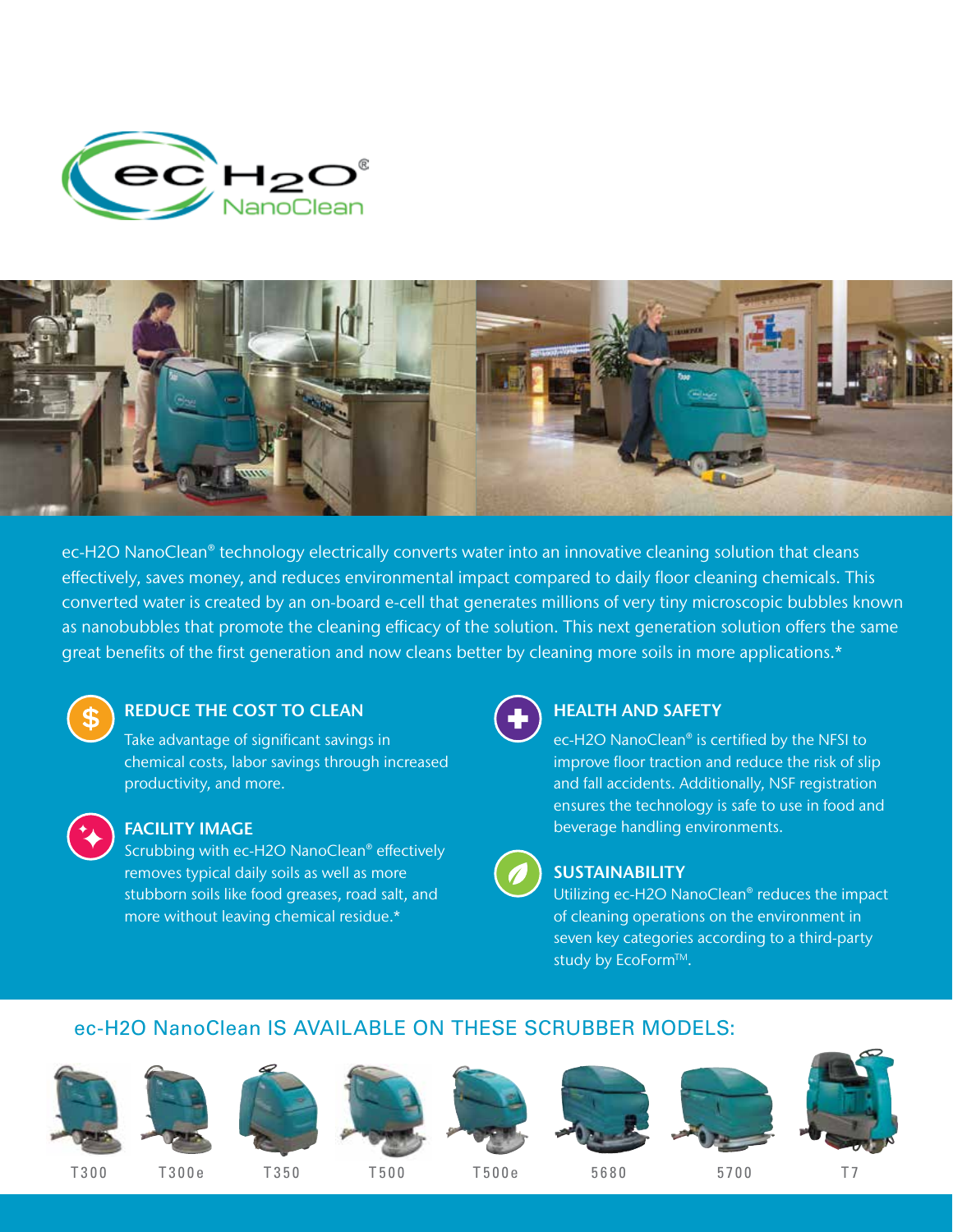

# THE RESPONSIBLE WAY TO CLEAN



## ACCEPTED TECHNOLOGY

- Since 2008, ec-H2O™ technology has become the standard in detergent free floor cleaning.
- Tennant Company has shipped over 65,000 machines, to over 7,500 customers at 29,000 locations around the world.<sup>1</sup>
- ec-H2O NanoClean<sup>®</sup> will continue the trend of Tennant Company innovation by offering even better performance with the same cost saving benefits as the original technology.

## SOUND SCIENCE

- Traditional floor scrubbers clean through three mechanisms on the floor.
	- $\checkmark$  Hydration by the water
	- $\checkmark$  Mechanical Scrubbing action by the brushes or pads
	- $\checkmark$  Cleaning effects of any detergent added to the solution.
- Scrubbers equipped with the ec-H2O NanoClean® technology still leverage the power of hydration and mechanical action, but instead of an added detergent, rely on electrically converted water to promote the cleaning power of the solution.
- This converted water is created by an on board e-cell and contains millions of very tiny microscopic bubbles known as nanobubbles.
- Working with university scientists around the world, Tennant Company has established that it is these nanobubbles that provide the cleaning power in ec-H2O NanoClean®.

**CHARGE** 

### IMAGINE CLEANING WITH JUST WATER!

Here's how ec-H2O NanoClean® technology works



1 As of March 2015